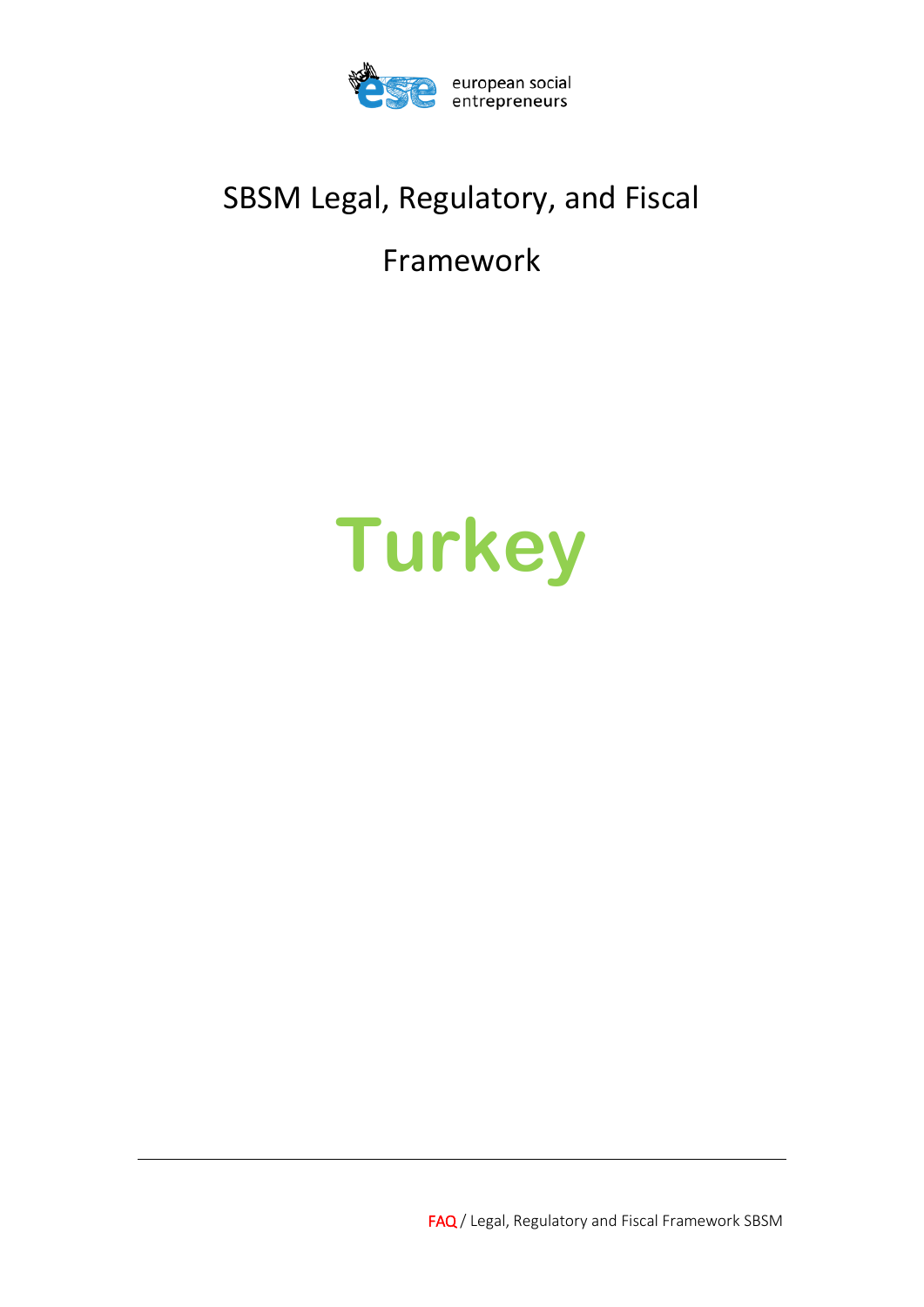

# **Table of Contents**

| 1-Which is the legal framework for social enterprises in your country? 3           |  |
|------------------------------------------------------------------------------------|--|
| 2. How social enterprises are defined according to the country's legal framework?3 |  |
| 3. Which are the main types of social enterprises that exist in your country?4     |  |
| 4. What is the process of registering a social enterprise in your country? 4       |  |
| 5. How social enterprises are treated under tax law in your country? Are there any |  |
|                                                                                    |  |
|                                                                                    |  |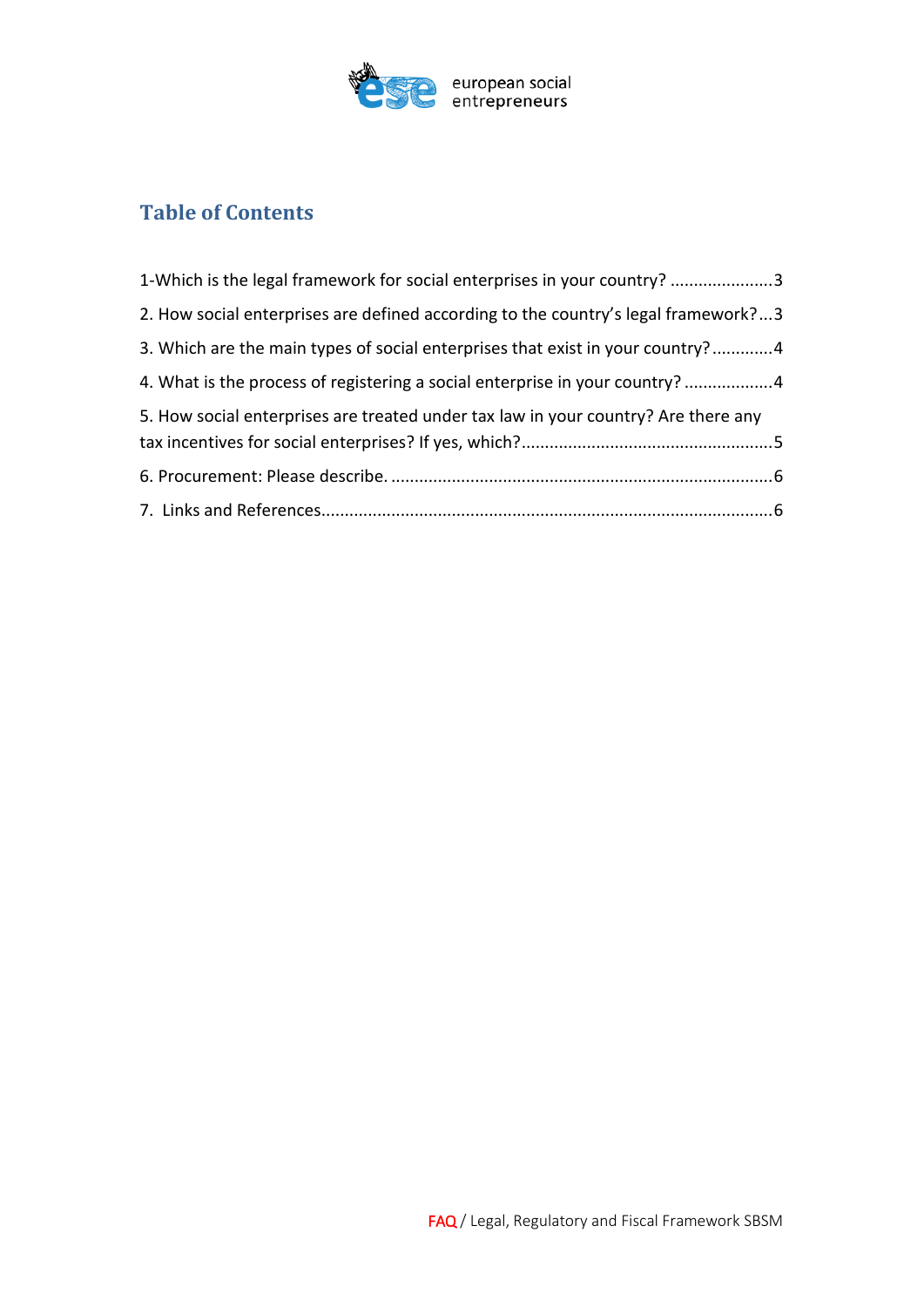

# <span id="page-2-0"></span>**1-Which is the legal framework for social enterprises in your country?**

The role of social enterprises and similar organizations in sustaining social inclusion and developing employment is crucial and a fact to the common knowledge since they work pursue the general interest and to benefit communities (OECD, 1999). The benefits of social enterprises are increased when they are supported by public policies.

According to a research by Sosyal Girisim, in Turkey, people mistake social entrepreneurship for social enterprise or commercial enterprise, non-profit organization or else civil society organization. Legally, there needs to be a demarcation line between the entities abovementioned. The current legal structure enforces social enterprises to start in the form of associations, foundations, cooperatives or companies (Kırılmaz, 2012). As a result social enterprises have to struggle to fit in a position of a legal entity in which they cannot function soundly.

Also, Turkish fiscal regulations which were designed for profit based legal entities are another major problem which requires structural transformation for social enterprises. Therefore, social enterprises will be able to survive and become financially sustainable.

# <span id="page-2-1"></span>**2. How social enterprises are defined according to the country's legal framework?**

There is a conceptual confusion between the concepts of social entrepreneurship, social enterprise,commercial enterprise, non-profit organization and civil society organization. This conceptual confusion poses an obstacle to social enterprises in expressing themselves clearly and increasing their numbers. Hence, it is imperative that a common definition and understanding be formed among these entities that operate closely with the social enterprises.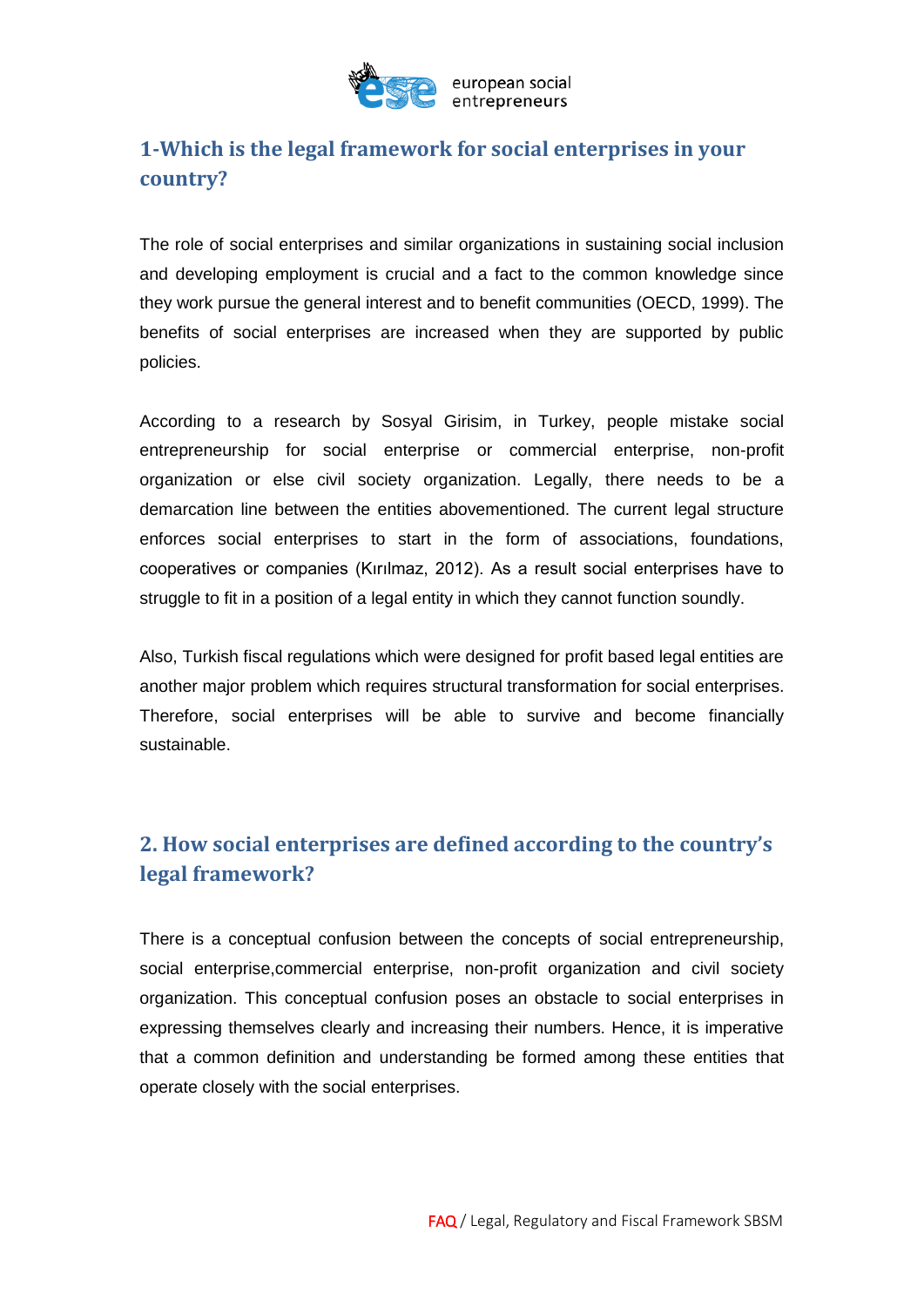

# <span id="page-3-0"></span>**3. Which are the main types of social enterprises that exist in your country?**

-Foundations and Civil Society Organisations:

Foundations and NGOs can establish economic enterprises and companies to manage commercial activities,or they can be partners in companies.Income which is obtained from commercial activites can be used in the direction of the purposes of foundations and NGOS.

#### -Cooperatives:

A co-operative is an autonomous association of persons united voluntarily to meet their common economic, social, and cultural needs and aspirations through a jointlyowned and democratically-controlled enterprise.

#### Companies:

In Turkey,non-profit companies arent defined as a seperate legal entities and there isnt any specific legal regulation about it.But there are some companies which are managed as social business.

# <span id="page-3-1"></span>**4. What is the process of registering a social enterprise in your country?**

Foundations and Civil Society Organisations:

- $\checkmark$  Economic enterprises can only be established to support the activities of the association or foundation and to generate income.
- $\checkmark$  There are no tax exemptions from foundations / association economic enterprises or companies.
- $\checkmark$  At least seven people are required to establish an NGO and at least 16 people to manage it.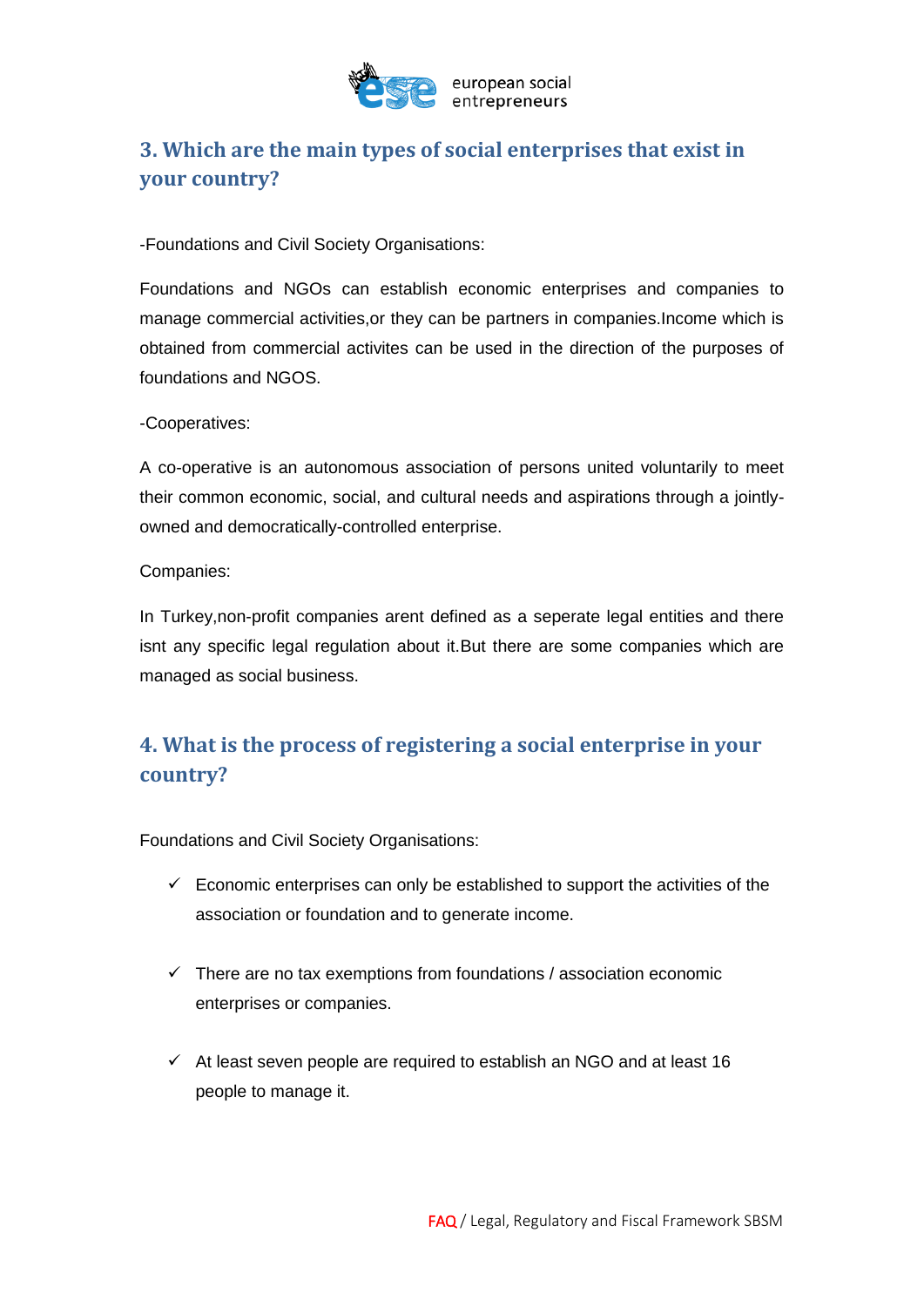

 $\checkmark$  A minimum of 50.000 TL is required for the establishment of a foundation for 2010 (this amount is changed every year by being audited by the Vakıflar Assembly)

Cooperatives:

- $\checkmark$  There is no separation between cooperatives in the legislation and there is no specific definition as social co-operative. Therefore, all cooperatives are subject to the same principles and do not have an exception.
- $\checkmark$  A high share of capital is required during the establishment phase.
- $\checkmark$  Tax exemptions are not available

Companies:

 $\checkmark$  In our legislation, there is no clear definition of a company; It is generally defined as a company in which two or more persons come together and combine their labor or goods with a contract to reach a common place.

[Türk Ticaret Kanunu](http://www.mevzuat.adalet.gov.tr/html/407.html) <http://www.mevzuat.adalet.gov.tr/html/997.html>

[Borçlar Kanunu](http://www.mevzuat.adalet.gov.tr/html/407.html) <http://www.mevzuat.adalet.gov.tr/html/407.html>

# <span id="page-4-0"></span>**5. How social enterprises are treated under tax law in your country? Are there any tax incentives for social enterprises? If yes, which?**

Although it is known that not for profit entities function their roles for social purposes to serve the public, they are taxed the same way for-profit companies are. Tax exemption and public benefit statuses are highly bureaucratic processes and the privileges which are granted to a very limited number of Civil Society Organizations (CSOs) by the Council of Ministers in Turkey (TACSO, 2012). Hence, it could be strongly advised that tax exemptions be provided to all social enterprises to enable